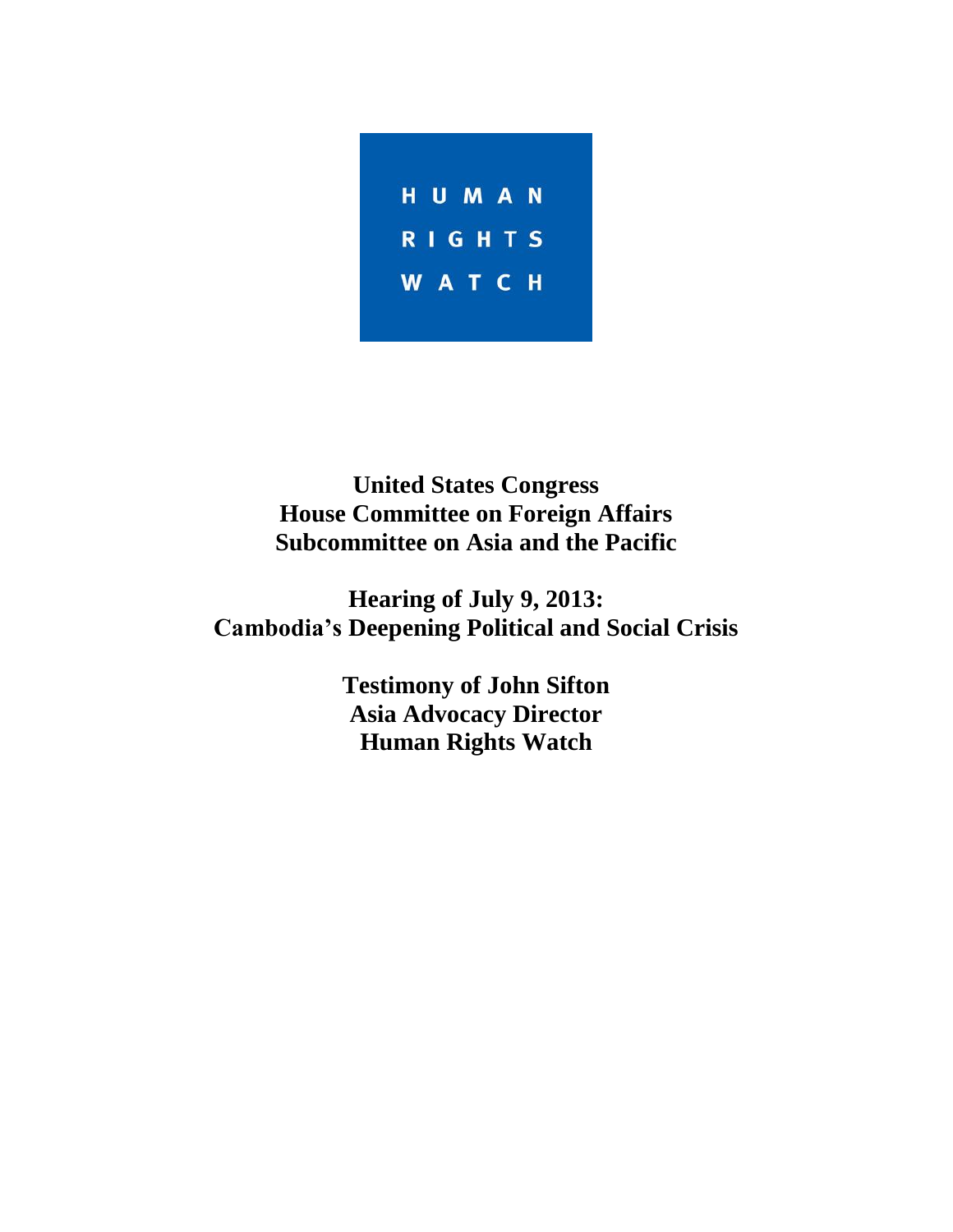Thank you for inviting me to testify today. Human rights groups, domestic and international, appreciate your committee's attention to Cambodia, an often-overlooked country, seen without geopolitical significance.

Cambodia at this moment in history stands on a precipice. Over 20 years after peace agreements signed in Paris to end Cambodia's civil war, over 30 years since mass crimes against humanity and genocide occurred, the country's civil and political situation remains highly problematic. While basic economic and health indicators have risen over these past decades, this has been in spite of, not because of, the Cambodian government, which is deeply corrupt and continues to prioritize budgeting for security forces over basic human services. Human rights, democracy, and the rule of law—promised to Cambodians in 1991 by the Paris agreements and signed by the United States and 17 other nations—remain elusive in Cambodia.

The problem is not one of habit or inertia. Rather, it is the result of particular political facts—a particular person and a particular party: Cambodia's ruler, Hun Sen, and his party, the Cambodian People's Party.

Mr. Chairman, you explained the issue succinctly in a hearing earlier this year, when questioning Assistant Secretary of State Joe Yun, when you said: "Hun Sen's party, the Cambodia People's Party, CPP, controls almost every aspect of governance and civil life in Cambodia, including the military and police forces." As you also noted: "Every single top military commander also sits on the CPP's central committee."

That is exactly right. Hun Sen, who has been in power since January 1985, has been allowed to consolidate his CPP-based rule so that he controls almost all levers of power. No decision of any significance is made without his or the party's assent.

And one of the results of this situation is that Cambodia's supposed democratic governance is not, in fact, democratic.

Given that Cambodia is set to hold elections less than 20 days from today, it is useful to provide a quick review of the last four elections, to explain the context and the reality of the upcoming one.

In 1993, in the first election after the Paris Peace Agreements, Hun Sen and his party actually lost. At this point in time, it should be noted, Hun Sen had already been Prime Minister for eight years, and the CPP had ruled for 14 years. Unwilling to accept the results of the U.N. administered elections, Hun Sen threatened to go to war with opponents to ensure his continued leadership. The international community, fearful of a resumption in hostilities less than two years after the Paris agreements and desperate to claim success in the post-conflict process, capitulated. At the barrel of a gun, Hun Sen became a "co-prime minister" of Cambodia and the CPP held on to control of the military and police.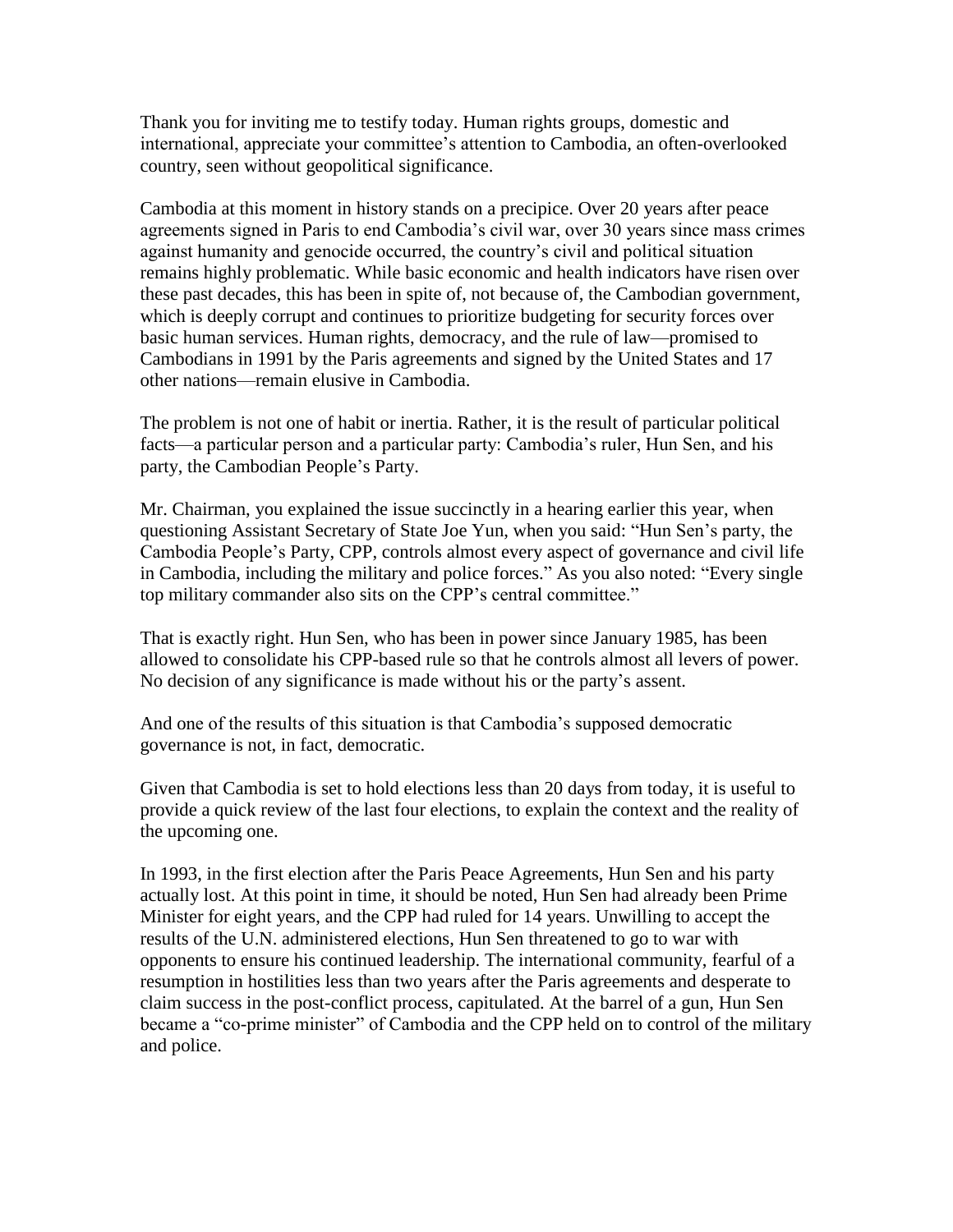In the run-up to the country's second elections in 1998, on March 30, 1997, opposition leader Sam Rainsy was the target of a grenade attack in a public park across the street from the National Assembly. Sixteen people were killed and 150 injured. Among the injured was a US citizen, so the FBI was involved in an investigation of the attack, and it should be noted that the FBI concluded that Hun Sen's bodyguard unit was implicated in it, a direct implication that Hun Sen himself had directed the attack.

The attacks by Hun Sen did not make the opposition falter, however. And having failed to cow his political opponents into submission, in July 1997 Hun Sen carried out a bloody coup against his co-prime minister, installing a pliant politician in his place and ensuring control of the electoral machinery for the 1998 elections. Senior leaders in the CPP opposed military action, but Hun Sen ignored them. His forces carried out a brutal wave of violence and summary executions that led to congressional hearings here in the United States, international condemnation, and a disruption of aid to Cambodia.

At the time, the situation was so dire—and Hun Sen's willingness to use force to remain in power so clear—that a senior State Department official visiting Cambodia on the eve of the elections asked one of my colleagues, rhetorically, why anyone even wanted the election to proceed, given that it would likely result in more violence and, even if the opposition won the vote, Hun Sen and the CPP would not relinquish power.

And that's exactly what happened. A lot of blood was spilled, people were killed, and images of bodies floating down the Mekong River were carried by media services around the world.

The election proceeded and, not surprisingly, Hun Sen and the CPP "won". When one member of the national election commission asked for the ballots from a large province to be produced for a recount, he was threatened with death and went into hiding. The opposition led massive street protests that paralyzed Phnom Penh and delayed formation of a new government for months. But in the end the United States and other countries pressured the opposition to vote in a new government with itself as a junior partner.

In 2003, and again in 2008, Hun Sen and the CPP again dominated the electoral process. Then as now, the CPP controlled appointments and membership of the National Election Commission, making it a deeply biased body. It controlled the courts that would ostensibly adjudicate election disputes.

This is how it was then – and this is how it is today. The CPP controls almost all state and private television and radio stations, ensuring a constant stream of pro-government propaganda and an equal stream of vitriol about the opposition. The CPP publicly tells communities that they will be rewarded if they vote for the party and penalized if they vote for the opposition through the withholding of state resources for things like schools, health clinics, and roads. Senior military and police officials openly campaign for the CPP in defiance of Cambodian law. With the country's long history of political violence, one can imagine what a poor villager in a remote area thinks when a general shows up and tells him or her who to vote for.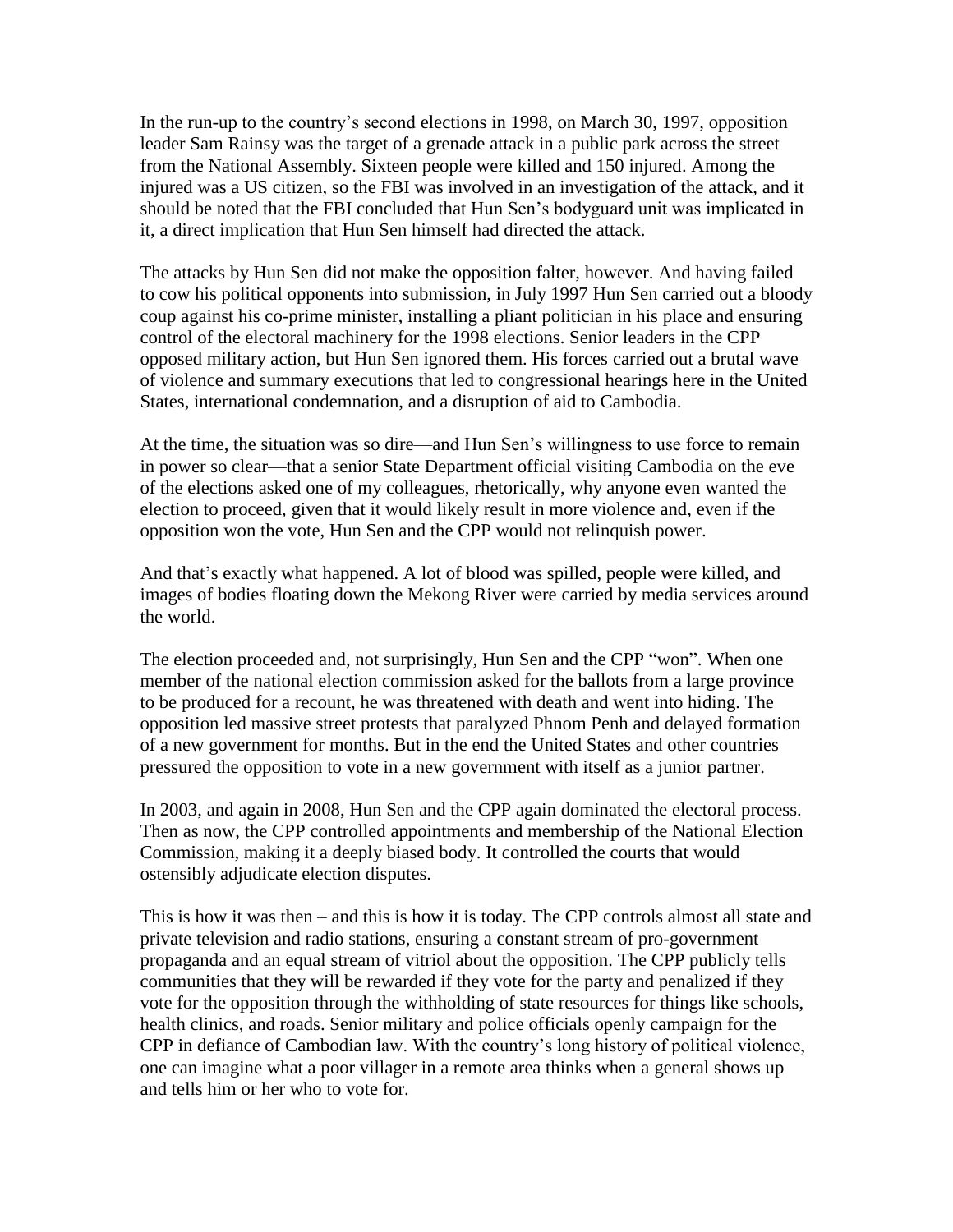Neither the 2003 nor the 2008 election were considered by observers to be free and fair or to have met international standards. The CPP increased its dominance in both elections, soaring past the two-thirds majority needed in the National Assembly to amend the constitution.

Our latest assessment and that of other independent observers is that the same structural problems related to the election commission, courts, media, and use of state resources pervade the electoral process. The only good news to report is that the CPP has engaged in much less violence than in previous years. This appears to be because it believes that its control over the situation is so complete that violence is not necessary.

Indeed, unlike in the last election, the leader of the opposition, Sam Rainsy, is not able to campaign since he is living in exile, convicted in absentia in a politically motivated case. And he is not on the ballot as a candidate. Moreover, the small slate of standing opposition candidates currently in parliament were kicked out of Cambodia's parliament last month for spurious and politically motivated reasons; rendering the opposition's powerlessness complete.

The United States has told Hun Sen and his colleagues that an election with the leader of the opposition in exile, and with its small opposition bloc in parliament dispersed, calls into question the legitimacy of the election – and indeed it does.

A simple test for any observer who has had the good fortune of living in a democratic country is this: would you accept an election as "free and fair" or "credible," or whatever euphemism is used, given the facts above?

Human Rights Watch does not accept the premise that an election like this is "good enough" for Cambodians.

What will occur on July 28, and what is occurring beforehand, is a deeply illegitimate enterprise, aimed at appeasing an international community that is all too often willing to play along with Hun Sen's theatrics for whatever diverse or trivial reasons.

The main question for the United States now is not what the administration can do or demand in the next 19 days before the election, but what the United States will say and do after the election.

Will the United States again condone this charade?

Again, Hun Sen has been in power since 1985—over 10,000 days as Cambodia's head of government. He is among the top five longest ruling world leaders, and Asia's longest serving strongman. He has endured since 1985 seven US ambassadors and five US presidents. He has said he wants to be in power for many more years.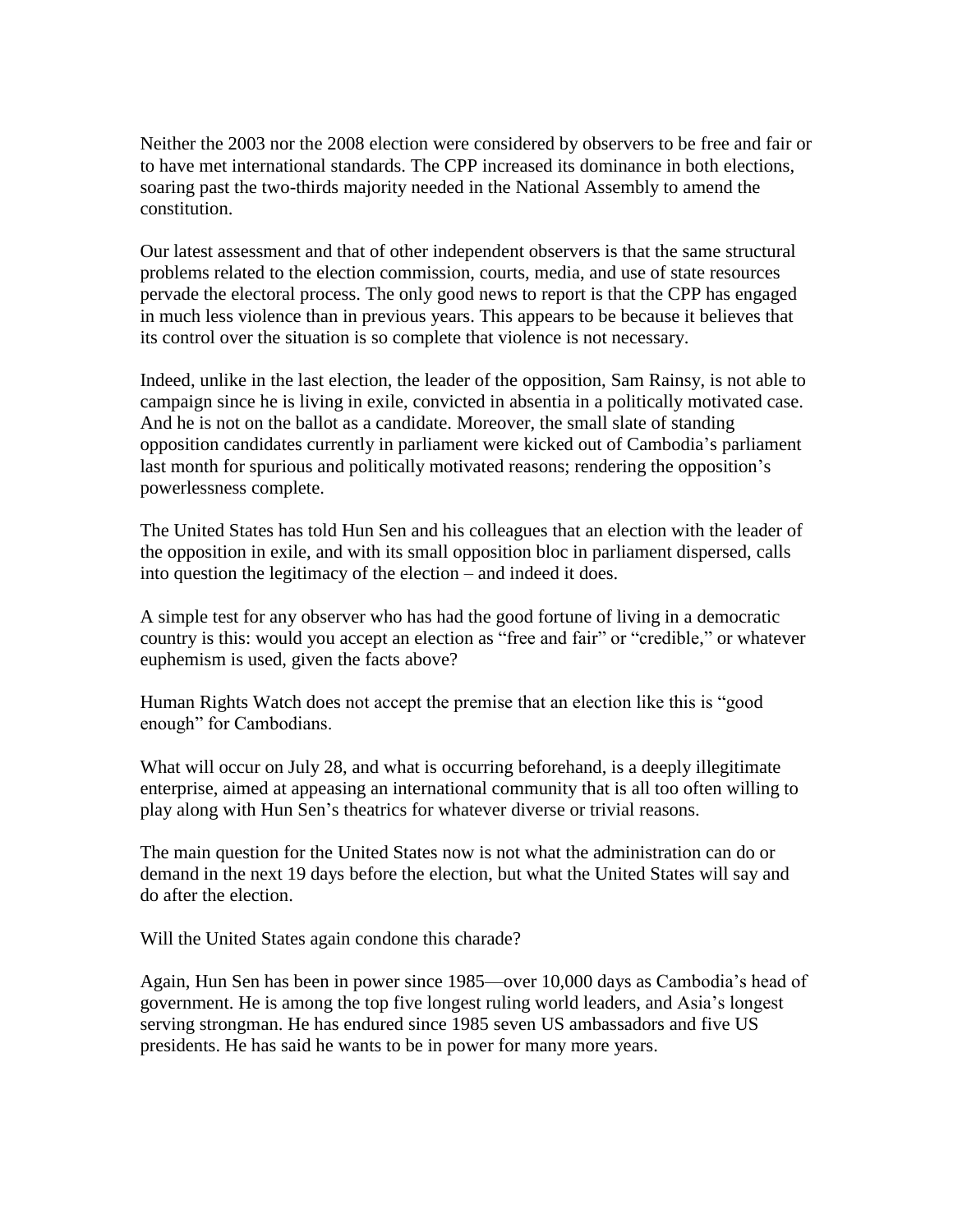\* \* \* \* \*

Human Rights Watch believes it is time for a stronger U.S. policy on Cambodia.

Human Rights Watch believes the United States can still do a great deal to improve the situation there.

The United States can increase its empowerment to groups in Cambodia who serve as a check on Hun Sen's unaccountable power.

The United States can stand more visibly with dissidents and activists who seek to expose government abuses.

And the United States can disassociate itself from Hun Sen, who regularly showcases his supposed friendship with the US government as a way of belittling and intimidating political opponents. It should be noted that Hun Sen uses photographs of himself with President Obama, taken during the President's trip to Phnom Penh last November, in campaign materials and other promotional material for the CPP.

Another smart policy initiative is for the United States to cut its support to the Cambodian military, which serves no important strategic purpose of the United States and merely gives the Cambodian military – which is utterly a creature of the CPP – further undeserved legitimacy.

But most important of all is for the US to take the lead in working with the European Union, Japan, and even ASEAN governments to make it clear that the days of the strongman are over, that one-man and one-party rule are not acceptable in the  $21<sup>st</sup>$ century, that massive corruption that takes resources from the poor to benefit the regime will be met with a strong policy response by bilateral and multilateral donors, and that the lack of rule of law and human rights will continue to retard meaningful progress in Cambodia.

This will only happen with consistent and high level engagement by senior US officials—US officials who keep the pressure on Hun Sen and the CPP and avoid sending the kind of mixed messages we've seen so often over the past 20 years.

The Obama administration missed an important opportunity in November last year, during the East Asia Summit, held in Cambodia. As we said at the time, President Obama should have made a strong public statement while in Phnom Penh about human rights and democracy. That he and his team missed that opportunity was disappointing not only to us but to many human rights and civil society groups in Cambodia.

After July 28, however, the Obama administration can start to make amends by speaking out loudly about the democratic deficit in Cambodia, and encouraging other world leaders to do so too. We are hopeful that Secretary Kerry too, with his long experience in